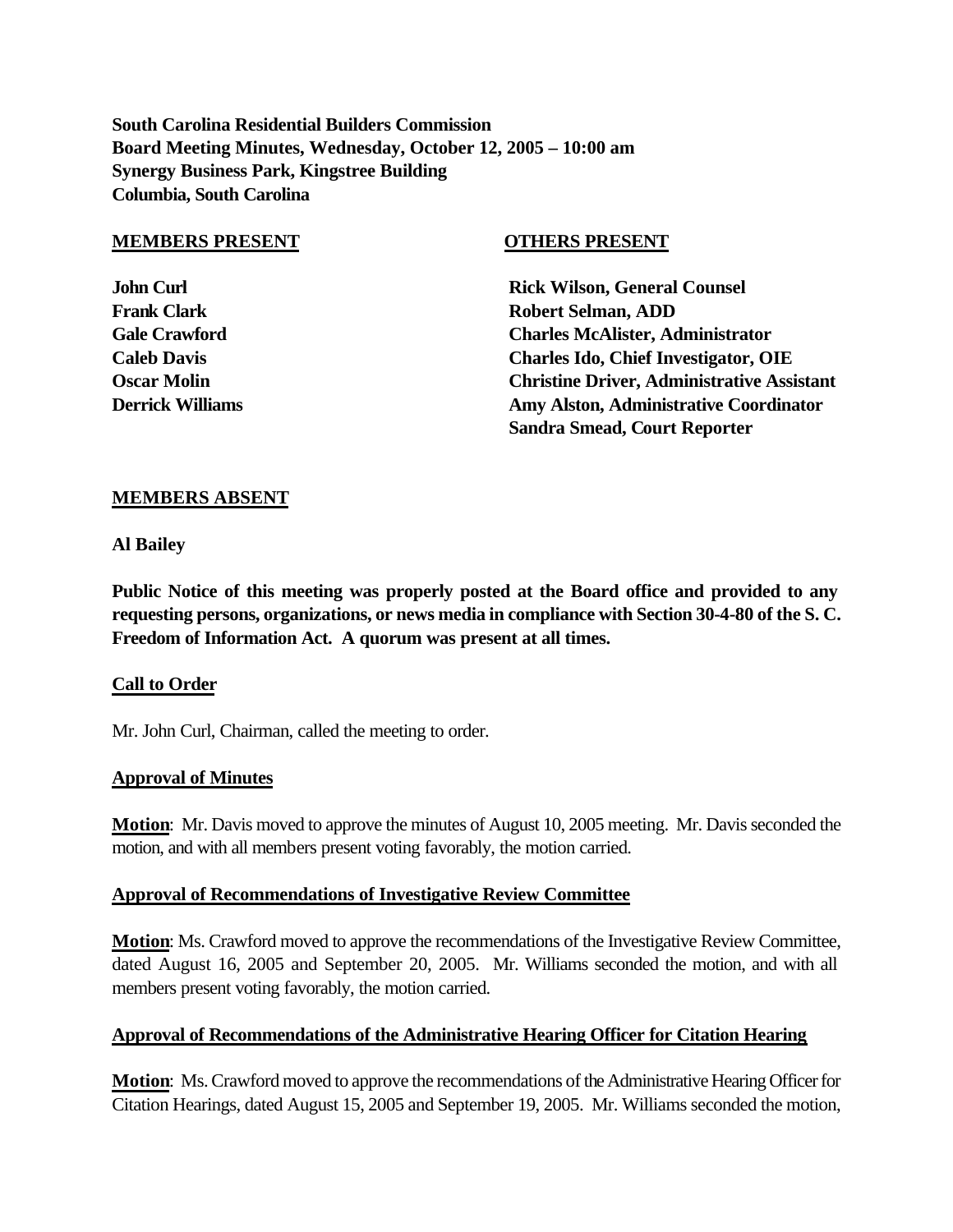and with all members present voting favorably, the motion carried.

# **South Carolina Residential Builders Commission Board Meeting Minutes, Wednesday, October 12, 2005 Page 2 of 4**

## **Approve Recommendations of Administrator for Bond Claims**

**Motion**: Ms. Crawford moved to approve the recommendations of the Administrator for Bond Claims. Mr. Williams seconded the motion, and with all members present voting favorably, the motion carried.

## **Case on Appeal to ALC - Larry D. Mason**

**In Executive Session:** Ms. Crawford made a motion to go into Executive Session for receipt of legal advice. Mr. Williams seconded the motion, and with all members present voting favorably, the motion carried.

**Out Executive Session:** Mr. Davis made a motion to go out of Executive Session. Mr. Williams seconded the motion, and with all members present voting favorably, the motion carried.

**Motion:** Ms. Crawford made a motion to authorize staff to offer a settlement to Mr. Mason. Mr. Molin seconded the motion and with all members voting favorably the motion carried.

## **Request To Take The Residential Builders Exam**

Robert Lane - Although the record shows that he was properly notified of this appearance he did not appear at the appointed time and no action was taken.

## **Absence of Member:**

The Chairman reported that Al Bailey asked to be excused from the meeting.

**Motion:** Ms. Crawford moved to excuse Mr. Bailey's absence. Mr. Williams seconded the motion, and with all members present voting favorably, the motion carried.

## **New Business**

Mr. Charles Ido reported to the Commission the changes in the Office of Investigation and Enforcement since he became Chief Investigator in July 1, 2004. He noted the retirements of Bill Patterson and Therrell Williams. The Office of Investigation and Enforcement is again referring complaints that are less than two years back to the local building officials. The investigator will follow up on these cases and work with the local building officials if necessary. The investigators are averaging about one hundred (100) cases each and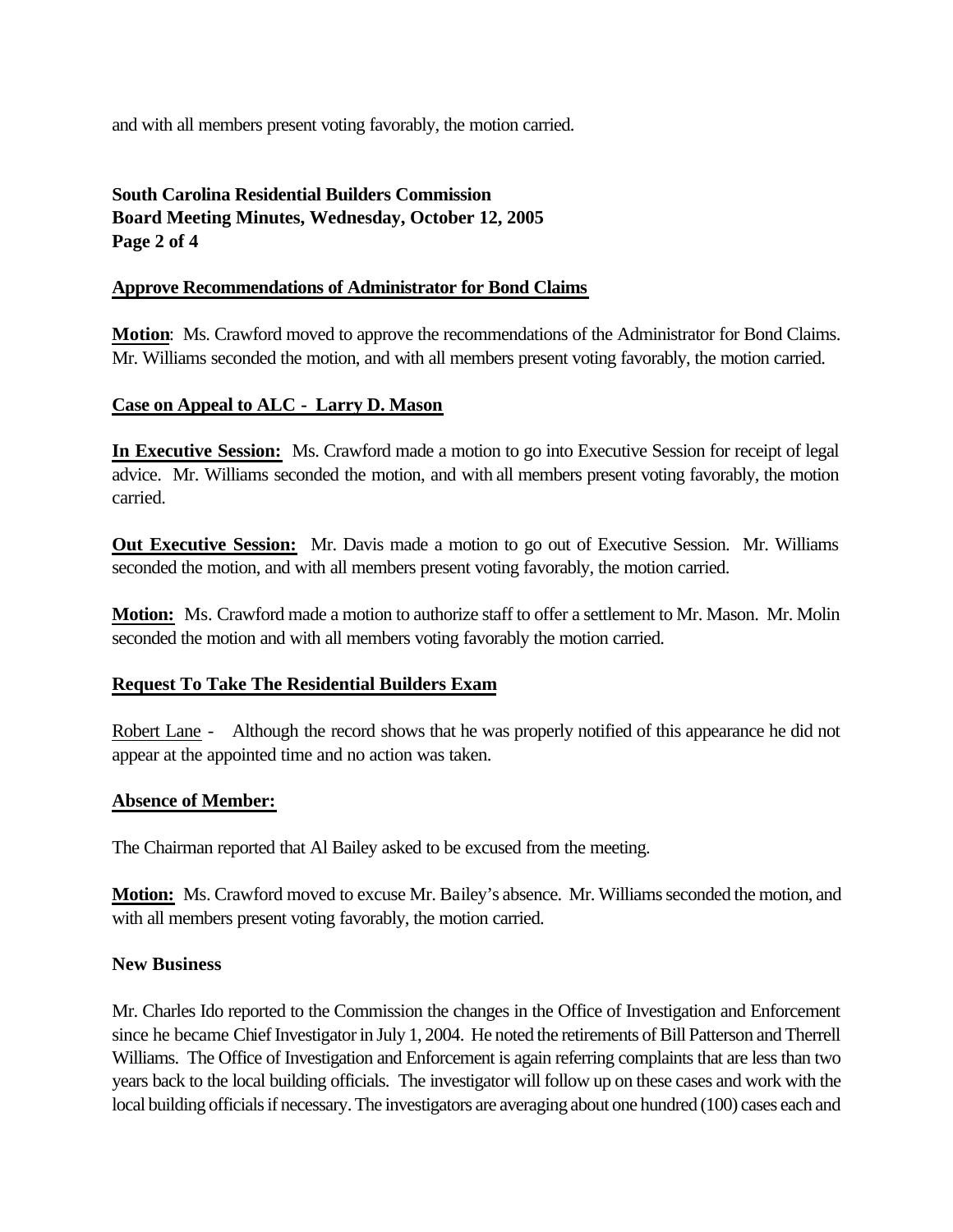once the two vacancies are filled the caseload should be reduced and new territories assigned.

# **South Carolina Residential Builders Commission Board Meeting Minutes, Wednesday, October 12, 2005 Page 3 of 4**

Mr. Ido also reported that they are now applying the right to cure law. Homeowners are notified of the right to cure on the front end of the complaint when the complaint is mailed to them. Mr. Ido stated that they are not denying a complaint based on the right to cure letter, and they are finding that a lot of these cases are resolved before a complaint is processes.

Mr. John Curl briefed the Commission on his recent NASCLA conference in Salt Lake City, Utah.

Mr. McAlister reported that reciprocal agreements with other states are being actively pursued. Contacts with Oregon and Michigan are continuing.

Ms. Amy Alston, Administrative Coordinator, with the Residential Builders Commission reported that in 2006 they plan to implement a two-year license. Those individuals that have bonds and financial statements on file will have to report any changes in their financial status on a yearly base. They are looking into the wording of the financial statement to cover a two year period, and if it should be a review or audited financial statement. There are still some licensee that are not on the new bond form and they are looking into ways to implement this so that everyone is on the current bond form. They plan to mail a letter to all licensees letting them know that they will not be allowed to renew in 2006 unless their bond is on the new bond form showing the eight year tail.

Ms. Alston reported that the specialty contractors are now registered specialties and licensed specialties. Regardless if they have a license for HVAC, plumbing or electrical they can still only do three specialty classifications. The registered and licensed specialty contractors will be renewed with the home inspectors on the odd years and the residential builders and certificates of authorization will be renewed on the even years.

Mr. Selman informed the Commissioners the parameters for the financial statement were removed from the law and a few months ago they were asked to set the parameters for the financial statement showing a net worth of \$75,000.00 and \$15,000.00 liquid assets. At the same time the Commissioner's stated that the financial statement had to be reviewed by someone licensed by the state.

## **Unfinished Business**

## Engine Bill H3781

Mr. McAlister and Mr. Selman were present to address any questions the Commissioners may have concerning the rewrite of the Engine Bill H3781. After some discussion the Commissioners were in support